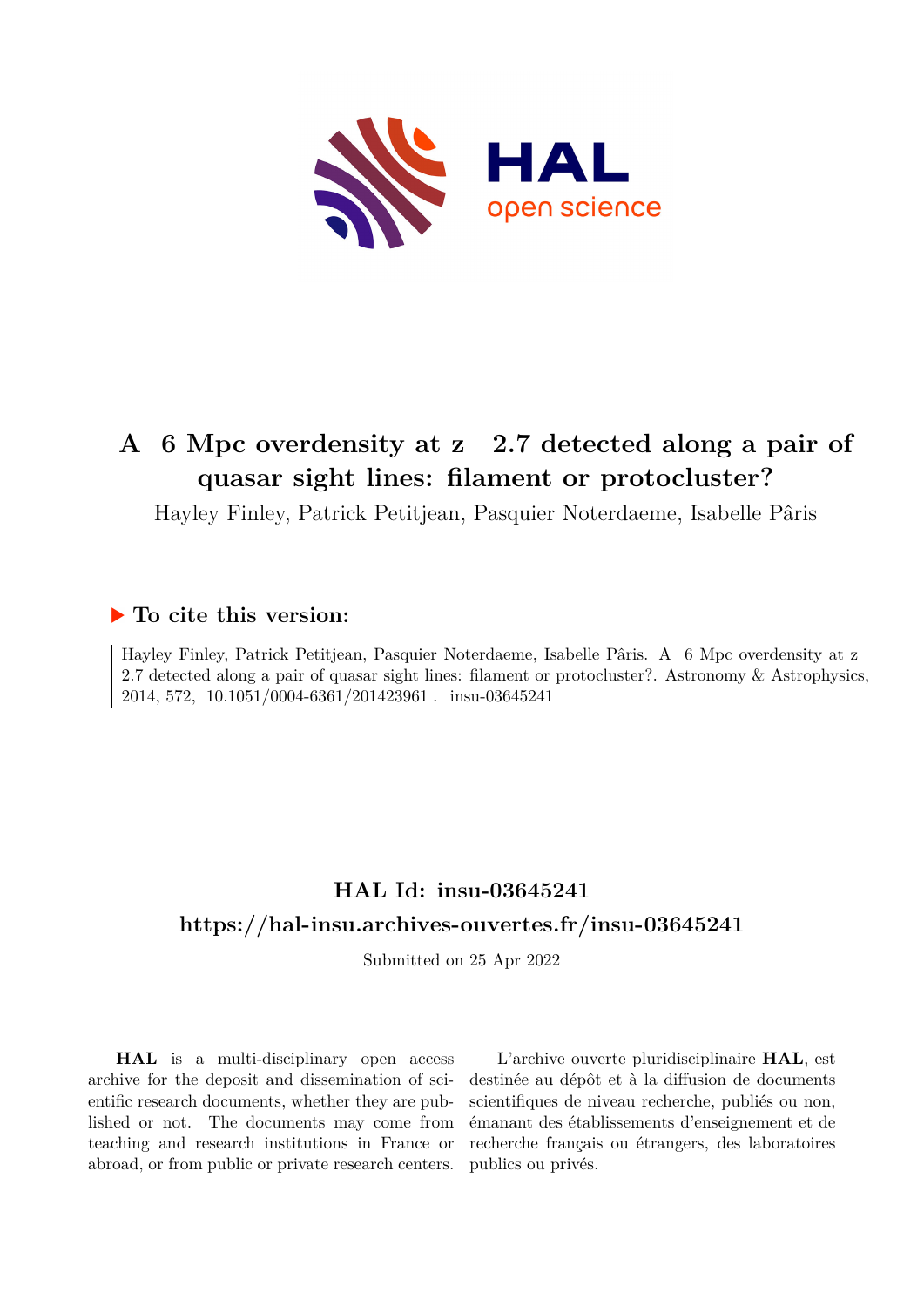## **A** ∼**6 Mpc overdensity at <sup>z</sup> 2.7 detected along a pair of quasar** sight lines: filament or protocluster?\*

Hayley Finley<sup>1</sup>, Patrick Petitjean<sup>1</sup>, Pasquier Noterdaeme<sup>1</sup>, and Isabelle Pâris<sup>2</sup>

<sup>1</sup> Institut d'Astrophysique de Paris, CNRS-UPMC, UMR7095, 98bis bd Arago, 75014 Paris, France e-mail: finley@iap.fr

<sup>2</sup> INAF – Osservatorio Astronomico di Trieste, via G. B. Tiepolo 11, 34131 Trieste, Italy

Received 8 April 2014 / Accepted 13 August 2014

### **ABSTRACT**

Simulations predict that gas in the intergalactic medium (IGM) is distributed in filamentary structures that connect dense galaxy clusters and form the cosmic web. These structures of predominantly ionized hydrogen are difficult to observe directly due to their lack of emitting regions. We serendipitously detected an overdensity of log  $N(HI) > 18.0$  absorbers at  $z \approx 2.69$  along the lines of sight toward a pair of background quasars. Three main absorption regions spanning ∼2000 km s<sup>−1</sup> (corresponding to 6.4 *h*<sub>70</sub><sup>−1</sup> Mpc proper) are coincident in the two lines of sight, which are separated by ∼90 *h*<sub>70</sub><sup>-1</sup> kpc transverse proper distance. Two regions have [Fe/H] < −1.9 and correspond to mild overdensities in the IGM gas. The third region is a sub-DLA with [Fe/H] = −1.1 that is probably associated with a galaxy. We discuss the possibility that the lines of sight probe along the length of a filament or intercept a galaxy protocluster.

**Key words.** quasars: absorption lines – intergalactic medium – large-scale structure of Universe

## **1. Introduction**

Filamentary structures that emerge both from the large-scale distribution of galaxies and in cosmological simulations are iconic for the cosmic web (Bond et al. 1996). Filaments and sheets outline vast, extremely underdense regions known as voids, before meeting at nodes that coincide with matter-rich galaxy clusters. Various techniques are used to identify structures in cosmological simulations and trace filaments (e.g., Bond et al. 2010; Murphy et al. 2011; Sousbie et al. 2011; Smith et al. 2012; Cautun et al. 2014), the longest of which span more than 100 *h*−<sup>1</sup> Mpc. Segments connecting two clusters are relatively straight with typical lengths of 5−20 *h*−<sup>1</sup> Mpc and radial profiles that fall off beyond 2 *h*−<sup>1</sup> Mpc (Colberg et al. 2005; González & Padilla 2010; Aragón-Calvo et al. 2010).

At low redshift, filament finding techniques applied to the Sloan Digital Sky Survey (SDSS; York et al. 2000) galaxy distribution measure maximum lengths comparable to simulations: 60−110 *h*−<sup>1</sup> Mpc (Pandey et al. 2011; Tempel et al. 2014). The majority of galaxies lie within 0.5 *h*−<sup>1</sup> Mpc of the filament axis (Tempel et al. 2014). Another strategy is to look for evidence of filamentary structures that connect a particular galaxy cluster to the cosmic web. Observations of clusters at *z* ∼ 0.5 reveal that they are embedded in filaments extending more than 14 *h*−<sup>1</sup> Mpc (Tanaka et al. 2007; Verdugo et al. 2012). Complimentary to using galaxies as tracers, filaments can also be directly detected from weak gravitational lensing signals (Mead et al. 2010). Jauzac et al. (2012) unambiguously identify a filament with projected length ∼3.3 *h*−<sup>1</sup> Mpc (3D length 13.3 *h*−<sup>1</sup> Mpc) feeding into a massive galaxy cluster at  $z = 0.55$ .

At high redshift, diffuse HI in the intergalactic medium (IGM) imprints absorptions in the spectra of background quasars and creates the Lyman-alpha  $(Ly\alpha)$  forest. Correlations on scales  $\lt 5$  *h*<sup>−1</sup> Mpc comoving in the Ly $\alpha$  forests of quasar lines of sight (LOSs) with small angular separations (e.g., D'Odorico et al. 1998; Rollinde et al. 2003; Coppolani et al. 2006; D'Odorico et al. 2006; Saitta et al. 2008; Cappetta et al. 2010) likely arise from filaments. Reconstruction methods applied to simulated and observed IGM absorptions recover the topology of this low-density gas at  $z \sim 2$  (Caucci et al. 2008; Cisewski et al. 2014). However, little is known observationally about the topology of the IGM, and the actual H i gas distribution may be less filamentary than simulated structures (Rudie et al. 2012). Currently, the source density limits our ability to resolve cosmic web filaments. Lee et al. (2014) suggest that observing programs with existing 8−10 m telescopes could achieve the source density necessary to obtain a resolution of ∼3−4 *h*−<sup>1</sup> Mpc over cosmologically interesting volumes. However, the next generation of 30 m-class telescopes will best address the challenge of resolving filaments (Steidel et al. 2009; Maiolino et al. 2013; Evans et al. 2014).

It is clear from these studies that quasar LOSs intersect structures in the cosmic web. While they most often pass through the filament width, certain LOSs foreseeably probe along the length. Here we present H<sub>I</sub> absorptions indicative of the gaseous environment within a filament. We detect multiple, consecutive absorptions at  $z \approx 2.69$  with log  $N(H I)$  (cm<sup>-2</sup>) > 18.0 that span nearly 2000 km s−<sup>1</sup> and are coincident in *both* LOSs toward a pair of quasars separated by about 11".

We describe the quasar spectra in Sect. 2, including how the close LOS pair was identified, and analyze the absorptions in each LOS in Sect. 3. In Sect. 4, we discuss evidence for whether the LOSs intercept a galaxy protocluster or probe along

<sup>-</sup> Based on observations with X-shooter on the Very Large Telescope at the European Southern Observatory under program 089.A-0855.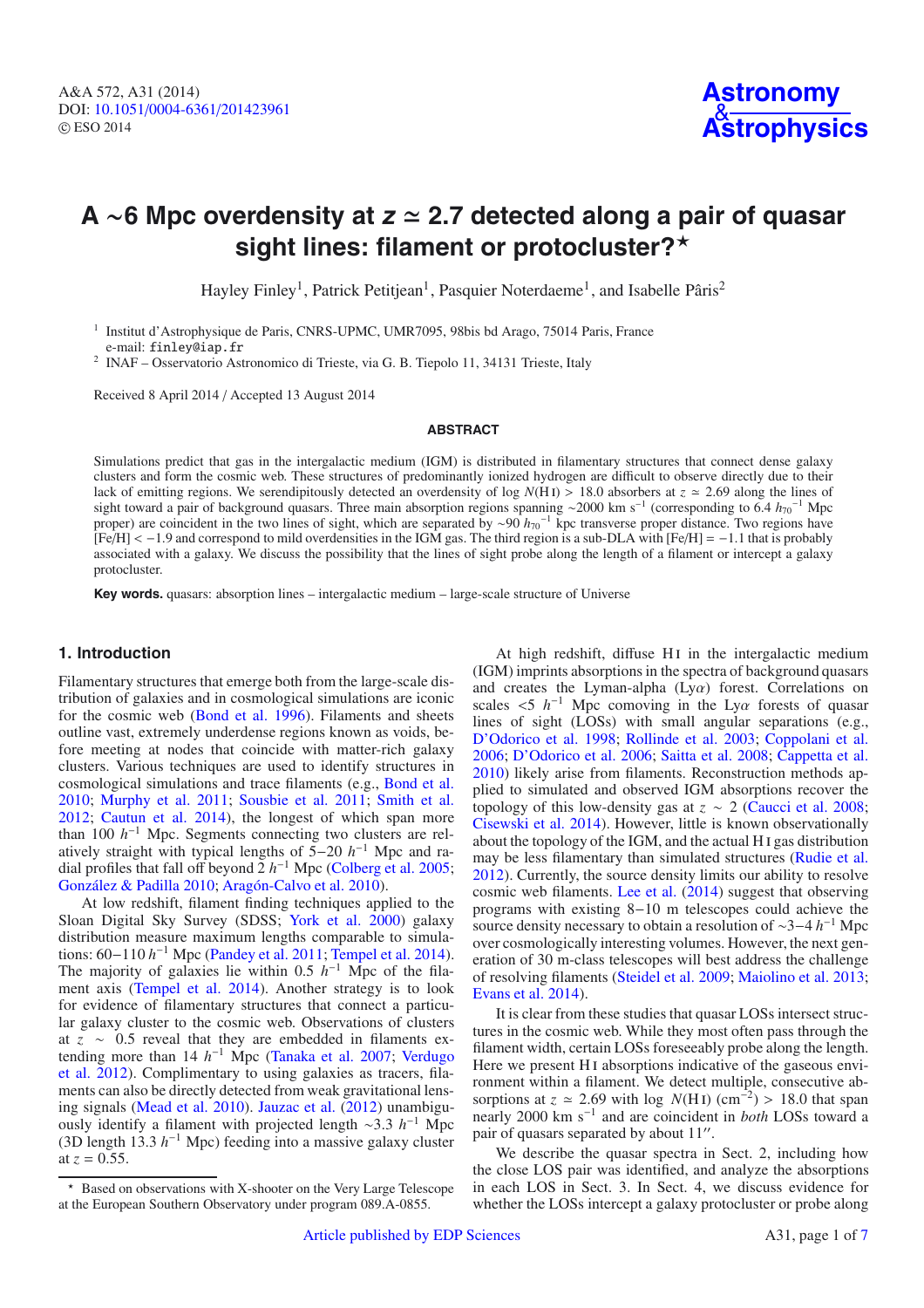**Table 1.** Column densities  $\lceil \log(N/\text{cm}^{-2}) \rceil$  for components of the log  $N(\text{H I}) = 20.2 \text{ cm}^{-2}$  sub-DLA detected in the BG quasar LOS.

|          |        | OI         | $\sigma_{\Omega}$ |       | $\mathrm{Si II}$ $\sigma_{\mathrm{SiII}}$ |             |      | CII $\sigma_{\text{CH}}$ Alii $\sigma_{\text{AlII}}$ Aliii $\sigma_{\text{AlIII}}$ |      |                          |      | Fe II | $\sigma_{\rm Fe\,II}$ |
|----------|--------|------------|-------------------|-------|-------------------------------------------|-------------|------|------------------------------------------------------------------------------------|------|--------------------------|------|-------|-----------------------|
| 2.687165 | $-180$ | 14.52:     | 0.04              | 13.31 | 0.08                                      | 14.75: 0.11 |      | 12.22                                                                              | 0.06 | 11.69                    | 0.35 | 12.95 | 0.05                  |
| 2.688148 | $-100$ | 15.09:     | 0.02              | 14.17 | 0.02                                      | 14.92:      | 0.03 | 12.90                                                                              | 0.03 | 11.93                    | 0.29 | 13.73 | 0.01                  |
| 2.688912 | $-38$  | 16.23      | 0.33              | 14.11 | 0.04                                      | 15.10:0.44  |      | 13.35                                                                              | 0.10 | 12.21                    | 0.13 | 14.16 | 0.03                  |
| 2.689329 |        | $-4$ 17.59 | 0.44              | 14.72 | 0.07                                      | 14.61: 0.66 |      | 12.95                                                                              | 0.06 | 12.09                    | 0.17 | 13.74 | 0.03                  |
| 2.689953 | 47     | 14.89:     | 0.03              | 14.04 | 0.02                                      | 15.07:      | 0.03 | 12.76                                                                              | 0.03 | 11.57                    | 0.90 | 13.58 | 0.02                  |
| 2.692830 | 280.   | 14.16      | 0.03              | 13.44 | 0.06                                      | 14.19       | 0.02 | 12.23                                                                              | 0.05 | $\overline{\phantom{m}}$ |      | 13.06 | 0.04                  |

Notes. Velocities (km s<sup>−1</sup>) are relative to the BG-C system redshift,  $z = 2.6894$ . The main components of both O I and C II are saturated.

the length of a filament. We use a ΛCDM cosmology with  $Ω<sub>Λ</sub> = 0.73, Ω<sub>m</sub> = 0.27, and H<sub>0</sub> = 70 km s<sup>-1</sup> Mpc<sup>-1</sup> (Komatsu)$ et al. 2011).

## **2. Data**

The targeted quasars relevant to this work are SDSS J091338.30- 010708.7 at *z* ∼ 2.75 (*r* = 20.49) and J091338.96-010704.6 at  $z \sim 2.92$  ( $r = 20.38$ ). We refer to them as the foreground (FG) and background (BG) quasar accordingly. Their angular separation is 10.74", which corresponds to 87.8  $h_{70}$ <sup>-1</sup> kpc proper distance (0.32  $h_{70}$ <sup>-1</sup> Mpc comoving) at  $z = 2.69$ . These quasars were identified in the publicly available data release 9 quasar catalog (DR9Q; Pâris et al. 2012) from the SDSS-III (Eisenstein et al. 2011) Baryon Oscillation Spectroscopic Survey (BOSS; Dawson et al. 2013).

Initial interest in the pair was due to a damped  $Ly\alpha$  absorption (DLA) in the BG LOS at the redshift of FG quasar, which offers an opportunity to study the host galaxy environment in absorption (Finley et al. 2013, and in prep.). In the low-resolution BOSS spectrum, an additional DLA with  $log N(HI) = 21.05$ at  $z_{\text{abs}} = 2.680$  is flagged in the BG LOS (Noterdaeme et al. 2012b). A corresponding system appears in the FG BOSS LOS, but the low column density excludes it from the catalog of  $log N(H I) \ge 20$  absorbers. Motivated by the absorption systems, we pursued a higher resolution analysis of these LOSs.

The quasars were observed in service mode in spring 2013 with X-shooter on the 8.2 m Kueyen (UT2) telescope at the European Southern Observatory as part of a program (ESO 089.A-0855, P.I. Finley) targeting non-binary quasar pairs with small angular separations. The X-shooter spectrograph has UVB, VIS, and NIR arms that allow simultaneous observations across the full wavelength range from 300 nm to 2.5  $\mu$ m. The total exposure times were  $2 \times 3000$  s (1.67 h) for the FG quasar and  $5 \times 3720$  s (5.17 h) for the BG quasar.

The data were reduced with version 2.2.0 of the ESO X-shooter pipeline (Modigliani et al. 2010). The bias level for the raw UVB and VIS frames was corrected by calculating the bias from the overscan region. Cosmic rays in the science exposures were flagged with the van Dokkum (2001) Laplacian edge detection method. After background subtraction, the science exposures were divided by the master flat for the appropriate arm, created from flat frames taken during the same day of observations. Sky emission lines were then subtracted using the technique from Kelson (2003). Each spectral order was rectified from image space to wavelength space, using the 2D wavelength solution obtained from calibration frames. The individual 2D orders were extracted and merged, with pixel values weighted by the inverse variance of the corresponding errors in the overlapping regions. 1D spectra were obtained via standard extraction in the pipeline.

The extracted 1D spectra from different exposures were shifted to the vacuum-heliocentric reference frame and combined with an inverse variance weighted average. As in Noterdaeme et al. (2012a), we correct a 0.2 Å shift between the UVB and VIS spectra. The signal-to-noise ratio is 47 (21) at 5350 Å and 38 (15) at 8100 Å in the BG (FG) spectrum. We find that the resolution in the VIS spectra ( $R \approx 11000$ ), measured from the width of telluric absorption lines, is higher than the nominal resolution ( $R = 8800$ ), since the seeing was smaller than the  $0.9''$  slit width. The resolution in the UVB (1.0" slit width) is likewise approximately  $R \approx 6400$ .

### **3. Absorption systems**

We identify consecutive intervening H<sub>I</sub> absorptions spanning  $\Delta v \approx 2000$  km s<sup>-1</sup> at  $z \approx 2.69$  that are coincident in both LOSs toward the J0913-0107 non-binary quasar pair. A proper distance of <sup>∼</sup><sup>90</sup> *<sup>h</sup>*70−<sup>1</sup> kpc at this redshift separates the FG and BG quasar LOSs. Three main absorption regions are denoted A, B, and C in the two spectra (Fig. 1). We fit the entire absorption structure with the VPFIT package<sup>1</sup> to obtain system redshifts and column densities for the components (Fig. 2). Seven absorptions have log  $N(H I)$  (cm<sup>-2</sup>) > 18.0, and we refer to them by the LOS, absorption region, and component number: BG-A1, BG-A2, BG-B, BG-C, FG-A1, FG-A2, and FG-B. We discuss the absorption systems in each LOS.

## 3.1. Background quasar line of sight

#### 3.1.1. H i absorption systems

The H<sub>I</sub> absorption profiles for the components in regions A, B, and C are constrained from fitting  $Ly\alpha$ - $Ly\delta$  in the UVB spectrum (Fig. 2, left). The redshifts for components BG-A1  $(z = 2.6688)$ , BG-A2  $(z = 2.6718)$ , and BG-C  $(z = 2.6894)$  are fixed based on the fits to their associated low-ionization metal transitions (Fig. 4). The absorption in region C is a log  $N(H I)$  =  $20.2 \pm 0.1$  sub-DLA, and the associated metals are fitted with six components. The main absorption, with five components, spans  $\sim$ 225 km s<sup>-1</sup>, and the sixth component at 280 km s<sup>-1</sup> is redshifted relative to the  $z = 2.6894$  system redshift. The BG-C redshift is the average of the six components weighted by their Fe II column densities, which are given in Table 1.

The flux in the vicinity of  $Ly\alpha$  is almost completely absorbed, except for a small peak separating region A from regions B and C at  $-950 \text{ km s}^{-1}$ . Components BG-A1 and BG-A2 are both sub-DLAs, with  $log N(H I) = 19.9 \pm 0.1$  and  $19.7 \pm 0.3$ respectively. Strong Si II  $\lambda\lambda$ 1190, 1193 absorptions from a  $z \approx$ 2.75 DLA blend with the H<sub>I</sub> absorptions and contribute to the

<sup>1</sup> <http://www.ast.cam.ac.uk/~rfc/vpfit.html>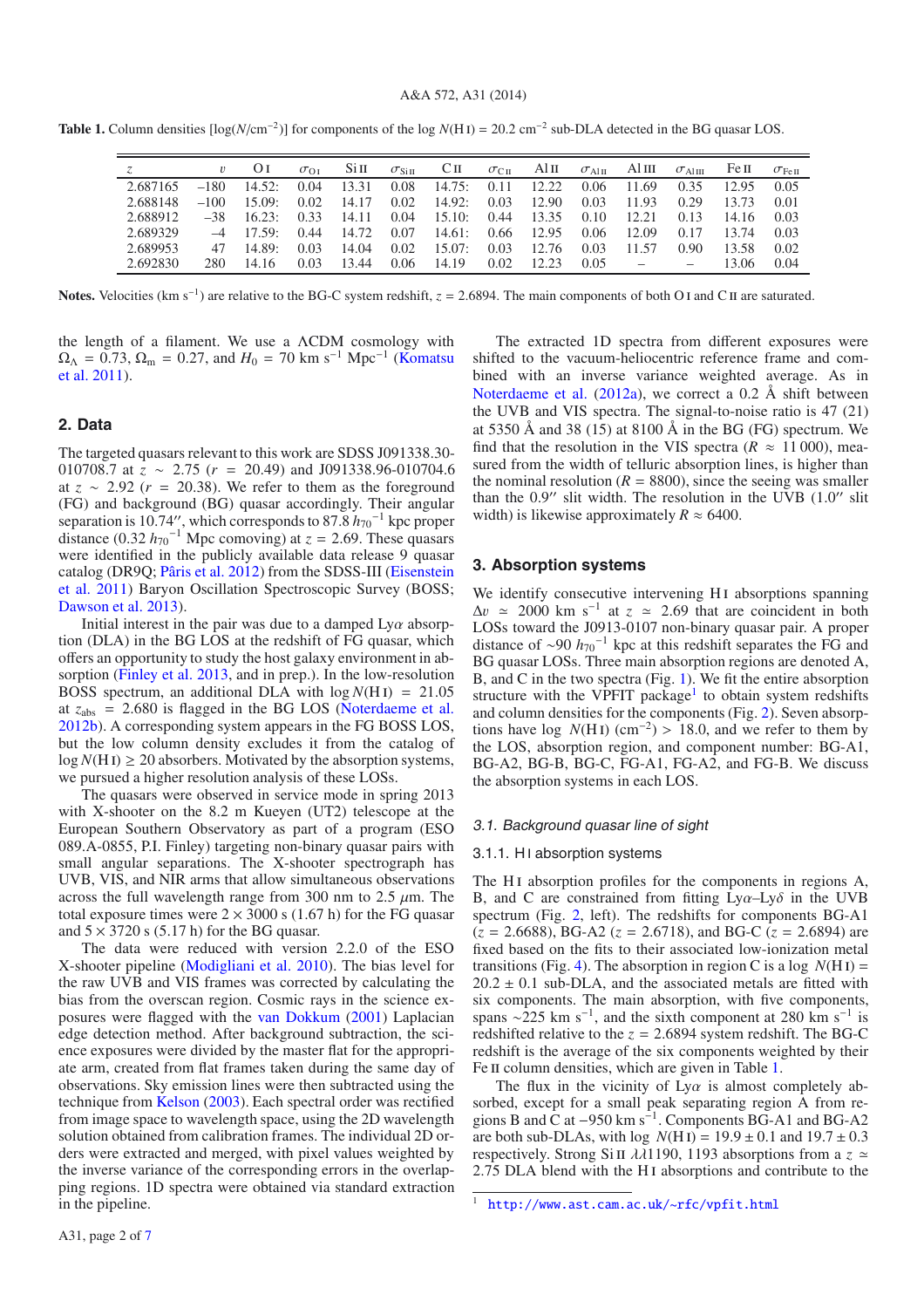

**[Fig. 1.](http://dexter.edpsciences.org/applet.php?DOI=10.1051/0004-6361/201423961&pdf_id=1)** Portion of the Lya forest with significant, coincident H<sub>I</sub> absorptions along both LOSs. The FG spectrum (black) is overplotted on the BG spectrum (gray). The main absorption regions are labelled A (purple), B (blue), and C (red).



**[Fig. 2.](http://dexter.edpsciences.org/applet.php?DOI=10.1051/0004-6361/201423961&pdf_id=2)** Fits to Lyα (*top*), Lyβ (*middle*), and Lyγ (*bottom*) H i absorptions in the BG (*left*) and FG (*right*) spectra. Dashed purple, blue, and red lines mark the log  $N(H I) > 18.0$  components in regions A, B, and C, while dash-dotted purple, blue, and red lines indicate the weaker components within the respective regions. Dash-dotted blue-gray lines signal low column density components between the three main regions that are also part of the absorption structure. Dotted gray lines in the BG-Lya panel indicate blended components from Si II  $\lambda\lambda$ 1190, 1193 absorptions associated with a  $z \approx 2.75$  DLA. Zero velocity is relative to the BG-C system redshift,  $z = 2.6894$ , and the 1- $\sigma$  error on the flux is shown in magenta.



**[Fig. 3.](http://dexter.edpsciences.org/applet.php?DOI=10.1051/0004-6361/201423961&pdf_id=3)** Diagram of H i clouds distributed along the FG and BG quasar LOSs. Circle sizes scale with the H i column density such that twice the area represents eight times as much  $N(HI)$  (Area =  $N(HI)^{1/3}$ ). Low column density clouds, for which no metallicity is measured, are dark blue, while brighter, greener colors indicate clouds with higher metallicities. Zero velocity is at  $z = 2.6894$ .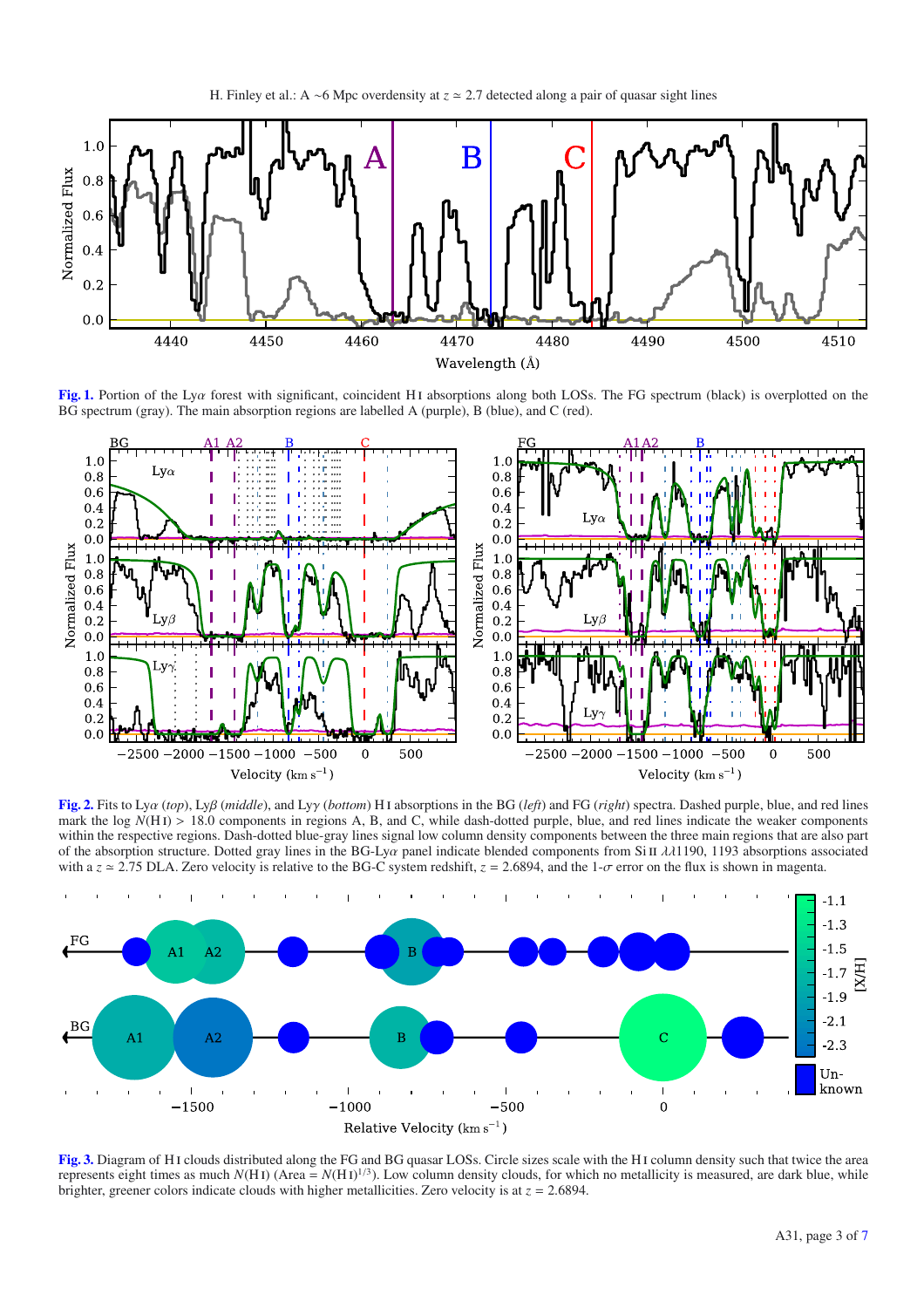| Comp.               | $\upsilon$    | ΒG        | FG        |
|---------------------|---------------|-----------|-----------|
| Name                | $(km s^{-1})$ | log N(HI) | log N(HI) |
| $BG-A1$             | $-1681$       | 19.90     |           |
|                     | $-1675$       |           | 14.32     |
| $FG-A1$             | $-1550$       |           | 18.46     |
| <b>BG-A2, FG-A2</b> | $-1432$       | 19.67     | 18.57     |
|                     | $-1176$       | 14.82     | 14.66     |
|                     | $-893$        |           | 15.30     |
| $BG-B$              | $-834$        | 18.41     |           |
| $FG-B$              | $-800$        |           | 18.77     |
|                     | $-719$        | 15.20     | 14.54     |
|                     | $-680$        |           | 14.39     |
|                     | $-451$        | 14.92     |           |
|                     | -444          |           | 14.50     |
|                     | $-351$        |           | 14.15     |
|                     | $-190$        |           | 14.75     |
|                     | $-78$         |           | 15.90     |
| $BG-C$              | $\theta$      | 20.15     |           |
|                     | 26            |           | 15.75     |
|                     | 294           | 16.22     |           |

**Table 2.** H<sub>I</sub> column densities  $\lceil \log (N/\text{cm}^{-2}) \rceil$  for components along the BG and FG quasar LOSs.

**Notes.** Velocities (km  $s^{-1}$ ) are relative to the BG-C system redshift, *z* = 2.6894.

extended zero-level flux. The components in region B are more apparent in the  $Ly\beta$  profile, and when they are included the fit to Ly $\alpha$  recovers the small peak near −950 km s<sup>-1</sup>. The strong component labelled BG-B (Fig. 2, left) is a log  $N(H I) = 18.4 \pm 0.2$ Lyman limit system (LLS). All eight H i absorptions fitted in the BG spectrum are listed with their velocity offsets relative to the BG-C component in Table 2.

## 3.1.2. Abundances

Table 3 gives abundances for the LLS and sub-DLA systems in the three regions. The abundances are calculated with respect to solar values (Lodders 2003) following the convention  $[X/H] \equiv$  $log (X/H) - log (X/H)_{\odot}.$ 

The BG-A1 and BG-A2 metal absorptions are singlecomponent, and we detect O i, which is a good indicator of the metallicity. Charge transfer processes imply that OI and H<sub>I</sub> are tightly related (Field  $&$  Steigman 1971). Since both the O i λ1302 and O i λ1039 transitions are detected for the BG-A1 component, the absorption line fit is well-constrained. The oxygen abundance is  $[O/H] = -1.19 \pm 0.34$ . The Si, Al, and Fe abundances are slightly lower with  $[X/H] = -1.7, -2.1,$  and  $-1.9$  respectively. The BG-A1 C II  $\lambda$ 1334 absorption is blended with Si II  $\lambda$ 1304 from the *z* = 2.75 DLA. We estimate the de-blended C abundance,  $[C/H] = -1.83 \pm 0.59$ , by fixing the DLA  $N(Si II)$ from other transitions and imposing the same FWHM as for the other BG-A1 absorptions.

The O<sub>I</sub>  $\lambda$ 1039 transition is blended for the BG-A<sub>2</sub> component, but the absorptions are non-saturated. The oxygen abundance,  $[O/H] = -1.56 \pm 0.43$ , is again slightly higher than the Si, C, Al, and Fe abundances  $[X/H] \le -2.1$ . The BG-A2 C II  $\lambda$ 1334 absorption is redder than the DLA Si II  $\lambda$ 1304 absorption and unaffected by blending.

The [C/O] values,  $-0.64 \pm 0.68$  for BG-A1 and  $-0.54 \pm 0.55$ for BG-A2, follow the trend where, in low-metallicity systems, [C/O] increases as [O/H] decreases (Cooke et al. 2011; Dutta et al. 2014).

No metal transitions corresponding to the H i absorptions in region B are detected (Fig. 4) to a limit of log  $N(O I) \le 13.0 \pm 10^{-10}$ 0.1. To obtain this estimate, we use the average FWHM from the detected BG-A1 and BG-A2 O i components and limit the absorption strength according to the noise in the flux. The upper limit on the [O/H] abundance is  $-1.80 \pm 0.25$ .

The abundances for the region C sub-DLA,  $[Si/H] = -0.71 \pm$ 0.11,  $[A/H] = -0.89 \pm 0.08$ , and  $[Fe/H] = -1.13 \pm 0.18$ , are somewhat higher than the average value for intervening DLAs at  $z \approx 2.69$ ,  $\langle Z \rangle = -1.24 \pm 0.12$  (Rafelski et al. 2012). The enhanced [Si/Fe] value, =  $0.41 \pm 0.21$ , is typical of intervening DLAs at this redshift and is likely due to dust depletion (Prochaska  $\&$ Wolfe 2002; Vladilo 2002). Absorptions BG-A1, BG-A2, and BG-B all have abundances approximately an order of magnitude lower than that of BG-C.

### 3.2. Foreground quasar line of sight

## 3.2.1. HI absorption systems

H I absorptions in the FG quasar  $Ly\alpha$  forest have a structure similar to the systems in the same redshift range in the BG quasar spectrum (Fig. 1). Weaker components separate the main concentrations of H<sub>I</sub> in regions A, B, and C. We fit thirteen components to the  $Ly\alpha$ - $Ly\epsilon$  transitions for this absorption structure (Fig. 2, right). Their column densities are listed in Table 2, along with the velocity offset relative to the BG-C component redshift. Three components, FG-A1, FG-A2, and FG-B, are in the LLS range, with  $log N(H I) = 18.5$ , 18.6, and 18.8 respectively, all with  $\sigma_{N(H I)} \simeq 0.2$ . The remaining ten components are all below log  $N(H I) = 16.0$ . The highest column density components, FG-A1, FG-A2, and FG-B, are aligned with strong absorptions in regions A and B of the BG quasar LOS (Fig. 3). The FG-A1 component is between the BG-A1 and BG-A2 components, whereas FG-A2 is exactly aligned with BG-A2 and FG-B is offset from BG-B by less than 35 km s<sup> $-1$ </sup>. In region C, three lower column density components with log  $N(H I) \approx 14.8$ , 15.9, and 15.8 occur within 200 km s−<sup>1</sup> of the BG-C sub-DLA.

#### 3.2.2. Abundances

Low-ionization metals are detected only for the FG-A2 H i component (Fig. 5). The C<sub>II</sub>, S<sub>iII</sub>, A<sub>l II</sub>, and Fe II absorptions are fitted with two components, as required to follow the C II profile. The absorptions are weak, however, and often difficult to distinguish from the noise. Upper limits on the abundances are  $[C/H] \le -0.70 \pm 0.48$ ,  $[Si/H] \le -0.48 \pm 0.40$ ,  $[A1/H] \le -0.50 \pm 0.48$ 0.45, and  $[Fe/H] \le -1.08 \pm 0.47$ . Since the FG-A2 H I column density is  $log N(H I) = 18.6$ , the gas is not predominantly neutral and ionization corrections are likely significant. Both C II and Si II can be associated with the ionized gas.

To obtain a reliable metallicity indicator, we estimate an upper limit of log  $N(O I) \le 13.5 \pm 0.1$  for the three LLS, FG-A1, FG-A2, and FG-B, using the same process as in Section 3.1.2. Their corresponding metallicity limits are  $[O/H] \le -1.7, -1.8$ , and −2.0.

### **4. Discussion and conclusions**

We studied coincident H<sub>I</sub> absorptions that occur in LOSs toward the FG and BG quasars in the J0913-0107 pair. Samples of close quasar pairs have been employed to measure quasar clustering when the redshift differences are negligible (e.g., Hennawi et al. 2010) and to investigate quasar host galaxy environments when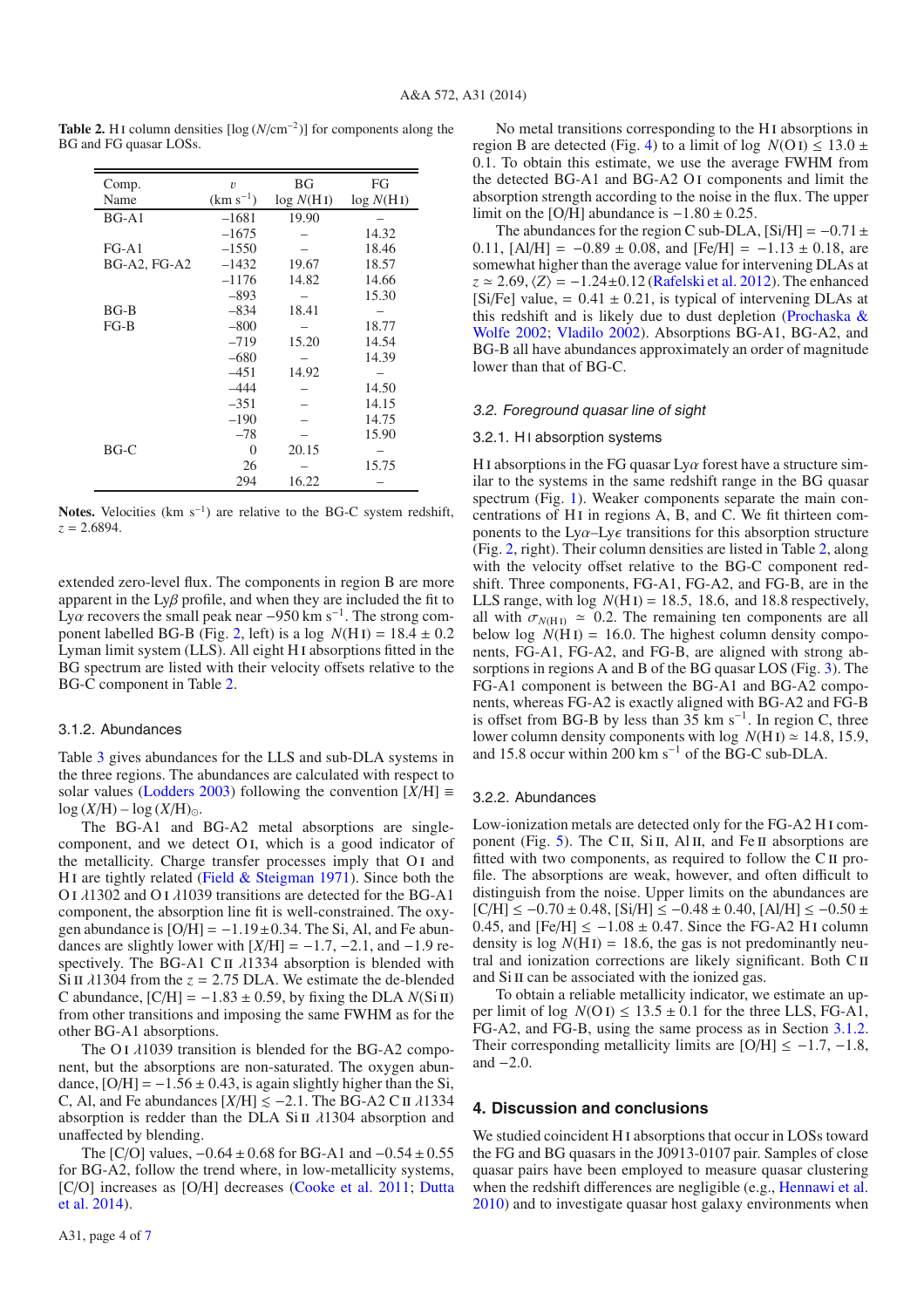**Table 3.** Abundances relative to solar values (taken from Lodders 2003) for the log *N*(H i) (cm−2) > 18.0 absorption systems detected along the BG and FG quasar LOSs.

| Comp.   | $v$ (km s <sup>-1</sup> ) | N(HI) | $\sigma_{N(\rm H\,I)}$ | $\circ$     | $\sigma_{\Omega}$        | Si      | $\sigma_{\rm Si}$ |         | $\sigma_{C}$ | Al      | $\sigma_{\text{Al}}$ | Fe      | $\sigma_{\rm Fe}$ |
|---------|---------------------------|-------|------------------------|-------------|--------------------------|---------|-------------------|---------|--------------|---------|----------------------|---------|-------------------|
| $BG-A1$ | $-1681$                   | 19.90 | 0.06                   | $-1.19$     | 0.34                     | $-1.57$ | 0.11              | $-1.83$ | 0.59         | $-2.06$ | 0.15                 | $-1.86$ | 0.14              |
| $BG-A2$ | $-1431$                   | 19.67 | 0.26                   | $-1.56$     | 0.43                     | $-2.06$ | 0.34              | $-2.10$ | 0.34         | $-2.22$ | 0.35                 | $-2.35$ | 0.30              |
| $BG-B$  | $-834$                    | 18.41 | 0.23                   | $\le -1.80$ | 0.25                     |         |                   |         |              |         |                      |         |                   |
| BG-C    | $\theta$                  | 20.15 | 0.05                   |             | $\overline{\phantom{m}}$ | $-0.72$ | 0.11              |         |              | $-0.89$ | 0.08                 | $-1.13$ | 0.18              |
| $FG-A1$ | $-1550$                   | 18.46 | 0.21                   | $\le -1.65$ | 0.24                     |         |                   |         |              |         |                      |         |                   |
| $FG-A2$ | $-1432$                   | 18.57 | 0.24                   | $\le -1.76$ | 0.27                     |         |                   |         |              |         |                      |         |                   |
| $FG-B$  | $-800$                    | 18.77 | 0.20                   | $\le -1.96$ | 0.23                     |         |                   |         |              |         |                      |         |                   |

**Notes.** Zero velocity corresponds to *z* = 2.6894.





**[Fig. 4.](http://dexter.edpsciences.org/applet.php?DOI=10.1051/0004-6361/201423961&pdf_id=4)** Fits to metal absorption lines in the BG quasar spectrum. Dashed purple, blue, and red lines mark components in regions A, B, and C. Thin dashed red lines indicate the six individual low-ionization components associated with region C. Civ absorptions are not detected for the BG-A1 and BG-A2 components, and no metal absorption lines associated with the BG-B component are detected. Si II  $\lambda$ 1304 absorptions appear directly to the right of the O I  $\lambda$ 1302 absorptions in the uppermost panel. The BG-A1 CII component is blended with the Si II  $\lambda$ 1304 absorption from a  $z \approx 2.75$  DLA (dotted gray lines), but the BG-A2 component is unaffected. Dotted gray lines in the C<sub>IV</sub>  $\lambda\lambda$ 1548, 1550 panels likewise indicate components from the Si II  $\lambda$ 1526 absorption associated with the same  $z \approx 2.75$  DLA. Zero velocity is at  $z = 2.6894$ , and the 1- $\sigma$  error on the flux is shown in magenta.

**[Fig. 5.](http://dexter.edpsciences.org/applet.php?DOI=10.1051/0004-6361/201423961&pdf_id=5)** Fits to metal absorption lines in the FG quasar spectrum. Dashed purple and blue lines mark the strong HI components in regions A and B. Weak low-ionization transitions (C II, Si II, Al II, Fe II) associated with FG-A2 are fitted with two components. No C iv is detected in region A to a limit of  $log N(CIV) < 13.2 \pm 0.1$ . For FG-B, only CIV is detected. Zero velocity is at  $z = 2.6894$ , and the  $1-\sigma$  error on the flux is shown in magenta.

the redshifts are offset (e.g., Prochaska et al. 2013). Despite growing statistics, very few strong coincident absorptions along the LOSs have been reported. Ellison et al. (2007) analyzed a binary quasar pair featuring coincident DLA/sub-DLA systems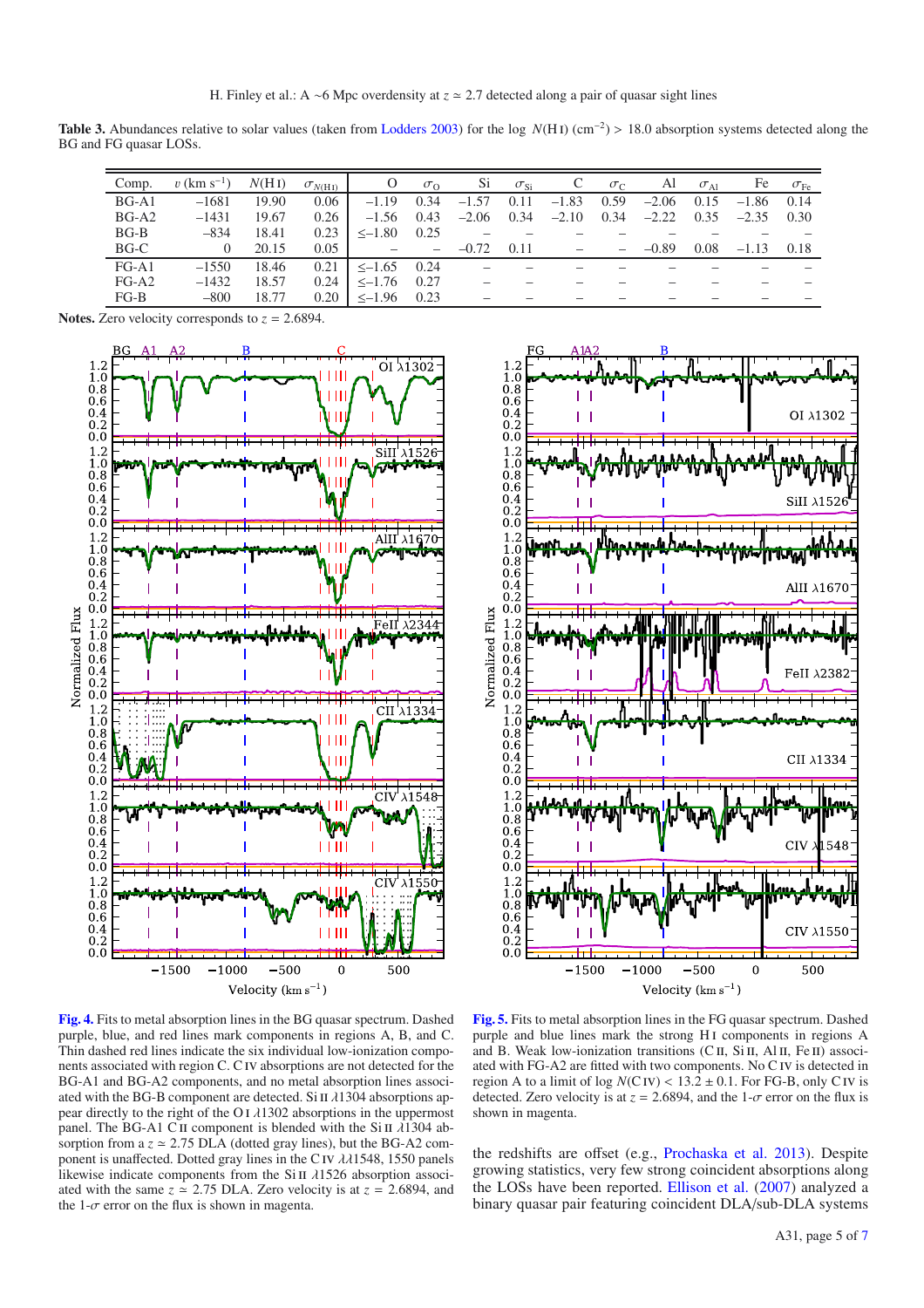at both  $z = 2.66$  and  $z = 2.94$  along the two LOSs. The transverse distance between these LOSs, ~110 *h*<sup>-1</sup><sub>70</sub> kpc, is very similar to that of the LOSs presented here; however, the separation between the absorbers along the LOSs is an order of magnitude larger than the extent of the coincident absorption region in the J0913-0107 pair. The absorbers also have high [Zn/H] abundances. After comparing with cosmological simulations, the authors determined that the coincident absorptions are more likely due to groups of two or more galaxies than individual large galaxies.

In this work, the velocity separations, metallicities, and kinematics for coincident H<sub>I</sub> absorptions along the studied region in the two J0913-0107 quasar spectra suggest that their LOSs probe the same extended gaseous structure. As can be seen in Fig. 3, the absorption system kinematics and metallicities remain similar across the ~90  $h_{70}$ <sup>-1</sup> kpc proper (0.32  $h_{70}$ <sup>-1</sup> Mpc comoving) distance separating the two LOSs. The highest column density absorptions in the FG LOS all have log  $N(H I) > 18.5$ counterparts in the BG LOS. The main exception is that the  $log N(HI) = 20.2 BG-C$  component does not correspond to a high  $N(H I)$  absorption in the FG LOS.

In region A, the dense gas extends more than 90  $h_{70}$ <sup>-1</sup> kpc in the transverse direction and 250 km s<sup> $-1$ </sup> along the LOSs. The components, which have [O/H]  $\le$  -1.7 (FG) and [C/O] ~  $[Fe/O] \sim -0.5$  (BG), are consistent with very metal poor gas (Dutta et al. 2014) and approach what is believed to be the IGM metallicity (Simcoe et al. 2004). Each LOS has one strong component in region B. BG-B and FG-B are closely aligned and also have low metal abundances:  $[O/H] \le -1.8$  and  $-2.0$ , respectively. Finally, the log  $N(H I) \approx 20.2$  sub-DLA in region C with  $[Si/H] = -0.7$  is likely associated with a galaxy. The BG-C abundance is somewhat higher than that of DLAs at the same redshift (Rafelski et al. 2012). If the BG-C sub-DLA galaxy is accreting gas from its surroundings, this could explain the lack of higher column density absorptions in region C of the FG spectrum. Due to accretion, gas in the galaxy halo becomes more sparsely distributed. The A, B, and C regions have distinct properties that are overall consistent in both spectra, but along each LOS the clouds do not appear to be directly in contact.

These absorptions span more than 1700 km s<sup>-1</sup> along each LOS, which corresponds to a proper distance of 6.4  $h_{70}$ <sup>-1</sup> Mpc at  $z = 2.69$  (23.6  $h_{70}^{-1}$  Mpc comoving). Velocity differences at this scale are dominated by the Hubble flow, rather than physical velocities intrinsic to the gas clouds. The A, B, and C absorption regions have a velocity separation of more than 5000 km s<sup>-1</sup> from the FG quasar at  $z = 2.75$ , which makes direct association with the quasar environment unlikely (Ellison et al. 2010).

In addition to the log  $N(HI) > 18.0$  components, several weaker absorptions within the ∼2000 km s<sup>-1</sup> region are common to both LOSs. Corresponding absorptions with log *N*(H<sub>I</sub>) = 14.5–15.2 occur near −1180 km s<sup>-1</sup>, −720 km s<sup>-1</sup>, and  $-450$  km s<sup>-1</sup>. For Ly $\alpha$  forest absorptions in the range log *<sup>N</sup>*(H i) <sup>=</sup> [14, 17] at *<sup>z</sup>* <sup>∼</sup> <sup>2</sup>.55, Kim et al. (2013) measured a mean line density  $dN/dz = 76.38 \pm 7.32$ . The regions where such  $Ly\alpha$  absorptions can be detected in both LOSs cover a total of 950 km s−1. This is less than the full coincident region, since the log  $N(HI) > 18.0$  systems completely absorb the flux in the remaining portion of the coincident region. The expected number of low column density absorptions is therefore  $0.89 \pm 0.09$ , whereas three are observed. The probability of such an occurrence is only 6%.

To investigate whether the strong absorption systems imply an overdensity, we evaluate the probability of finding two additional LLS within 2000 km s−1, given that one LLS occurs

A31, page 6 of 7

along the total path length. O'Meara et al. (2013) determined that the line density,  $dN/dz$ , for log  $N(H I) \ge 17.2$  cm<sup>-2</sup> absorptions is  $0.92 \pm 0.18$ . For the redshift path between the BG quasar at  $z = 2.916$  and the end of the spectrum at 3000 Å ( $z = 1.468$ ), this probability is ∼0.07%. Since the LLS absorptions in the J0913-0107 spectrum all have log *<sup>N</sup>*(H i) <sup>≥</sup> <sup>18</sup>.0, the <sup>∼</sup>0.07% probability can be considered an upper limit. The LOSs clearly probe an overdense region, which may be evidence of a galaxy protocluster, perhaps with a filamentary structure, or a filament in the IGM. We present arguments for the two interpretations.

Following hierarchical structure formation, regions that give rise to galaxy clusters at *z* < 1 have been matter-rich throughout cosmic time. In cosmological simulations, individual galaxies come together along gaseous filaments, creating small groups that in turn merge to form clusters by low redshift. Identifying overdense regions at high redshift that will eventually collapse to form gravitationally bound clusters at  $z = 0$  is of particular interest for investigating galaxy cluster evolution. By tracking cluster formation in cosmological simulations, Chiang et al. (2013) were able to predict the  $z = 0$  cluster mass from the galaxy overdensity at  $2 < z < 5$ . The comoving length of the coincident absorption region along the J0913-0107 LOSs is consistent with the expected effective diameter for a protocluster. However, to be identified as a protocluster at *z* ∼ 2−3 with 80% confidence, a  $(25 \text{ Mpc}$  comoving)<sup>3</sup> region must exhibit an overdensity of more than twice as many galaxies with  $M_* > 10^9$   $M_{\odot}$  than a typical field.

We consider whether is it likely that the absorbers probe gas in the environment of massive galaxies. Rahmati & Schaye (2014) associated log  $N(H I) > 17$  absorptions with galaxies in cosmological, hydrodynamical simulations (see also McQuinn et al. 2011) at  $z = 3$  and found that most strong absorbers are most closely related to low mass galaxies with  $M_* < 10^8 M_{\odot}$ . Only  $log N(H I) > 21$  absorptions are routinely associated with  $M_* > 10^9$   $M_{\odot}$  galaxies. The mass-metallicity relation similarly suggests that typical DLAs have  $M_* \sim 10^{8.5} M_{\odot}$  (Møller et al. 2013). Although the A, B, and C regions in the J0913-0107 LOSs are overdense, the galaxies may not be sufficiently massive to directly contribute to the protocluster criterion.

Each quasar LOS can potentially detect C iv gas associated with the circumgalactic medium of massive star-forming galaxies out to a distance of 0.42  $h_{70}^{-1}$  Mpc comoving (Martin et al. 2010). Combining the Schechter mass function for field galaxies (Tomczak et al. 2014) with the factor of 2.2 overdensity necessary for a galaxy protocluster (Chiang et al. 2013), the LOSs probe a volume that would encompass only ∼0.1 *M*<sup>∗</sup> >  $10^9$   $M_{\odot}$  protocluster galaxies if they are randomly distributed. The possibility that the overdense region intersects a protocluster therefore cannot be ruled out, even if the absorber galaxies are not particularly massive. However, the overdensity of log *<sup>N</sup>*(H i) <sup>&</sup>gt; 18 absorbers is <sup>∼</sup>90, which is much higher than the expected overdensity of galaxies in a protocluster. This suggests that the absorbers could be aligned in a filamentary structure.

Cosmic web filaments are expected to consist of clumpy, moderate column density gas distributed over cosmological scales (e.g., Colberg et al. 2005; Cautun et al. 2014; see also Rasera & Teyssier 2006; Dubois et al. 2014, for examples of gaseous filaments in hydrodynamical simulations), much like the clouds diagrammed in Fig. 3. Furthermore, the process of mass build-up that results in galaxy clusters at low redshift is thought to occur along filamentary structures. The metallicity distribution along the overdense A, B, and C regions may indicate a filamentary structure. Absorptions in regions A and B probe very metal poor gas; their metal abundances are nearly an